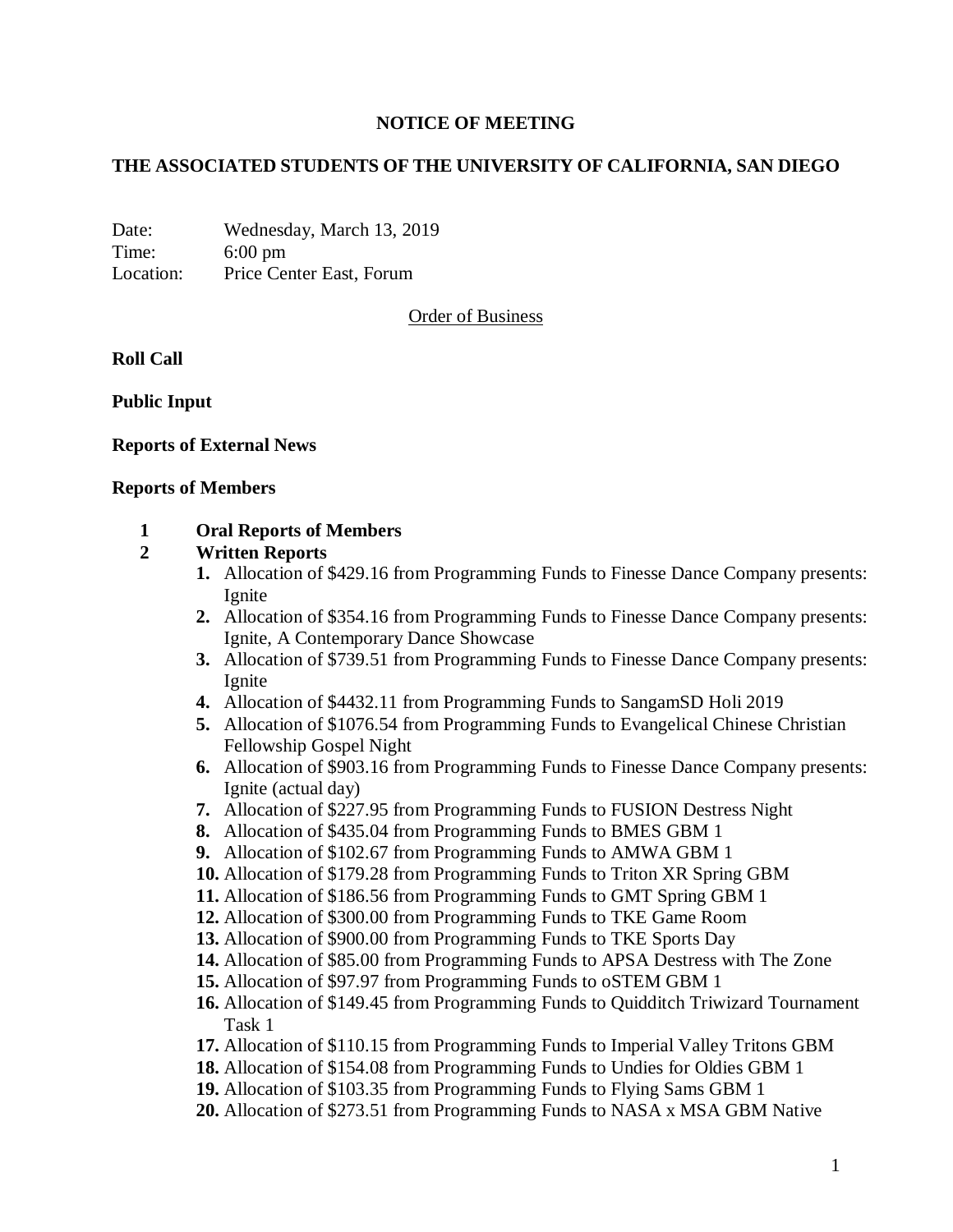**History** 

- **21.** Allocation of \$3272.50 from Programming Funds to Colleges Against Cancer Relay for Life Awareness
- **22.** Allocation of \$991.29 from Programming Funds to AED presents Lost at SEAmposium
- **23.** Allocation of \$71.12 from Programming Funds to Color of Healing GBM 1
- **24.** Allocation of \$190.24 from Programming Funds to MAPS GBM 2
- **25.** Allocation of \$400.62 from Programming Funds to ACSSA Week 2 GBM
- **26.** Allocation of \$1150.00 from Programming Funds to ECE Day
- **27.** Allocation of \$85.00 from Programming Funds to Tzu Chi Spring GBM
- **28.** Allocation of \$128.85 from Programming Funds to Morning Sign Out Spring GBM #1
- **29.** Allocation of \$101.54 from Programming Funds to Chem-E-Car Project Spring GBM #2
- **30.** Allocation of \$1973.00 from Programming Funds to Nu Alpha Kappa NAKztlan
- **31.** Allocation of \$259.93 from Programming Funds to IEEE GBM 2
- **32.** Allocation of \$259.93 from Programming Funds to IEEE QP Kickoff
- **33.** Allocation of \$259.93 from Programming Funds to IEEE QHacks Opening Ceremony
- **34.** Allocation of \$50.87 from Programming Funds to Triton Splatoon: Splatoon Tournament
- **35.** Allocation of \$71.86 from Tournament and Competition Funds to Wushu Club UC Irvine
	- Nathan

# **Reports of Senator Projects**

# **Question Time**

# **Reports of Committees**

- **1** Finance Committee
- **2** Legislative Committee

# **Special Orders**

**1** Special Presentation by Alejandro Aguilar regarding the 2020 Census

# **Unfinished Business**

**New Business**

# **Open Forum**

**Roll Call**

# Bills in Committee

# **Finance Committee**